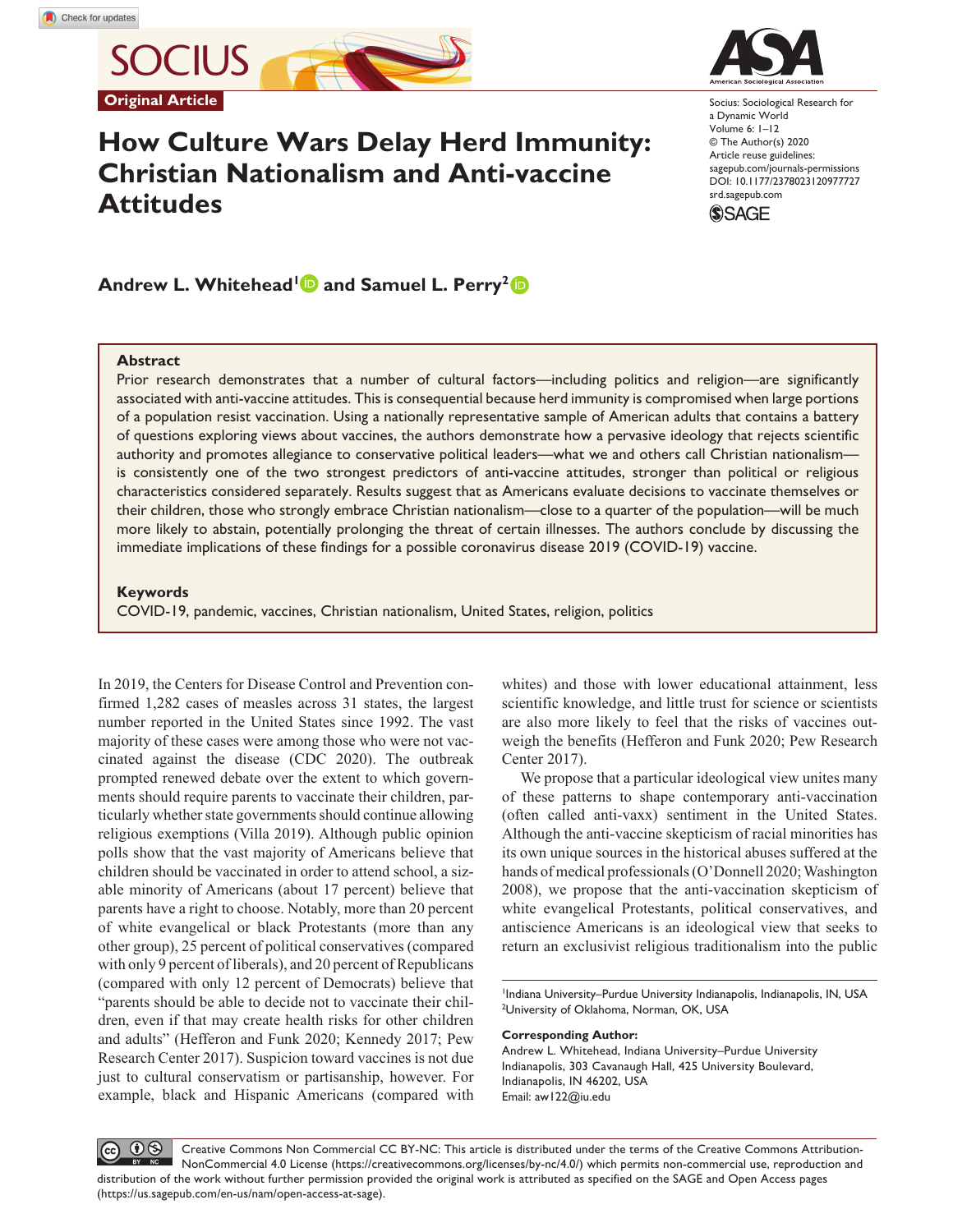sphere and grant epistemic primacy to community authorities—what we and others call "Christian nationalism" (Gorski 2017; Whitehead and Perry 2020). Building on recent research documenting Christian nationalism's connection to antiscience skepticism, lower levels of scientific knowledge, and susceptibility to conspiracy theories (Perry, Whitehead, and Grubbs 2020, forthcoming-a; Baker, Perry, and Whitehead 2020a), we theorize that Christian nationalism is powerfully associated with a variety of indicators of anti-vaccination sentiment, net of other relevant correlates. We test this theory using recent data from a nationally representative sample of American adults that contains measures on a variety of attitudes toward vaccines as well as a tested measure of Christian nationalist ideology.

Our findings reveal that Christian nationalism is the second strongest predictor of general anti-vaxx attitudes (only behind identifying as black), even when accounting for traditional measures of religious commitment or political conservatism. Christian nationalism strongly predicts Americans' skepticism toward the trustworthiness of doctors and pharmaceutical companies, an elevated assessment of the risks involved, misinformation about the link between vaccines and autism, and belief in parents' ultimate authority to withhold vaccines from their children. Because vaccinations are such a vital method of preventive medicine to protect populations from disease, and vaccination rates of 96 percent to 99 percent are necessary to preserve herd immunity and prevent outbreaks of extremely contagious diseases such as measles (Hussain et al. 2018), our findings provide critical insight into ideological sources of contemporary suspicion toward or outright rejection of vaccination. We conclude our study by discussing potential implications for understanding the current coronavirus disease 2019 (COVID-19) pandemic in light of the possible arrival of a COVID-19 vaccine.

## **Background**

## *Vaccination in the United States*

One of the most consistent sociodemographic predictors of vaccine uptake and acceptance in the United States is race. Research consistently demonstrates that, compared with whites, black populations are much less likely to receive vaccines (Constantine and Jerman 2007; Galbraith et al. 2016; Webb et al. 2018) or trust the government and health care providers such as pharmaceutical companies (Allen, de Jesus et al. 2012; Allen, Othus et al. 2010; Galbraith et al. 2016; Lee et al. 2016; Washington 2008), with some variability within Hispanic populations. There is some evidence, however, that racial differences are declining for some vaccines over time (Burdette et al. 2017). Lack of knowledge about various vaccines can be vital to explaining various racial gaps (Burdette, Gordon-Jokinen, and Hill 2014; Galbraith et al. 2016) as well as distrust connected to historical abuses by medical professionals, as in the Tuskegee experiments (O'Donnell 2020; Washington 2008).

Although other sociodemographic and ideological predictors of Americans' attitudes toward vaccines overlap in ways specific to black and Hispanic Americans (e.g., misinformation about vaccines, lack of trust in medical authorities), they often come from different tributaries. For example, Americans who are more religious by various indicators are more likely to delay vaccination (Callaghan et al. 2019; Rosen et al. 2017), possibly because of a lack of trust in experts (Streefland et al. 1999), a lack of knowledge about various vaccines (Birmingham et al. 2019), or concerns about moral issues related to whether the vaccine requires cell lines derived from an aborted fetus (Pelčić et al. 2016; Wombwell et al. 2015) or that vaccination would indirectly promote premarital sex as in the HPV vaccine (Shelton et al. 2013). Similarly, Americans who are more politically conservative, either by ideology or by party affiliation, tend to hold greater skepticism toward vaccines and to be more likely to delay update (Callaghan et al. 2019; McCoy 2020), also because of lower levels of trust in government and experts (Baumgaertner, Carlisle, and Justwan 2018; Kahan et al. 2010; Mesch and Schwirian 2015). Relatedly, libertarians are also more likely to reject vaccinations, primarily because they believe that individuals should have the right to choose (Rossen et al. 2019).

Religious and political conservatism are prominent among factors predicting anti-vaxx sentiment because they often reflect a skepticism toward science in favor of more traditional sources of epistemic authority as well as more conspiratorial, individualist, and hierarchical thinking (Buckman et al. 2020; Callaghan et al. 2019; Hornsey, Harris, and Fielding 2018; Jochman et al. 2018; Quinn and Lewin 2020). These findings dovetail with the broader research on religious conservatism and skepticism toward science writ large (Baker 2012; Ecklund and Scheitle 2018; Evans 2018; Gauchat 2012; Noy and O'Brien 2018; O'Brien and Noy 2015; Tom 2018). Building on this research, we propose that an important—but thus far overlooked—explanation for polarization on vaccine attitudes is Christian nationalism, an ideology that connects ideological conservatism and libertarianism, trust in tribal authority, and antiscience skepticism (Perry, Whitehead, and Grubbs forthcoming-b; Baker et al. 2020a).

## *Christian Nationalism in the United States*

Christian nationalism is a cultural framework—a collection of myths, symbols, narratives, and value systems—that seeks to elevate an ethnotraditional, identitarian version of Christianity with American civic culture (Gorski 2017; Whitehead and Perry 2020). Americans who embrace Christian nationalism want to see their particular expression of Christianity privileged in the national identity, public policies, and sacred symbols. One of the primary concerns of Christian nationalism is to draw boundaries around who is truly American, defining who "we" are as a nation and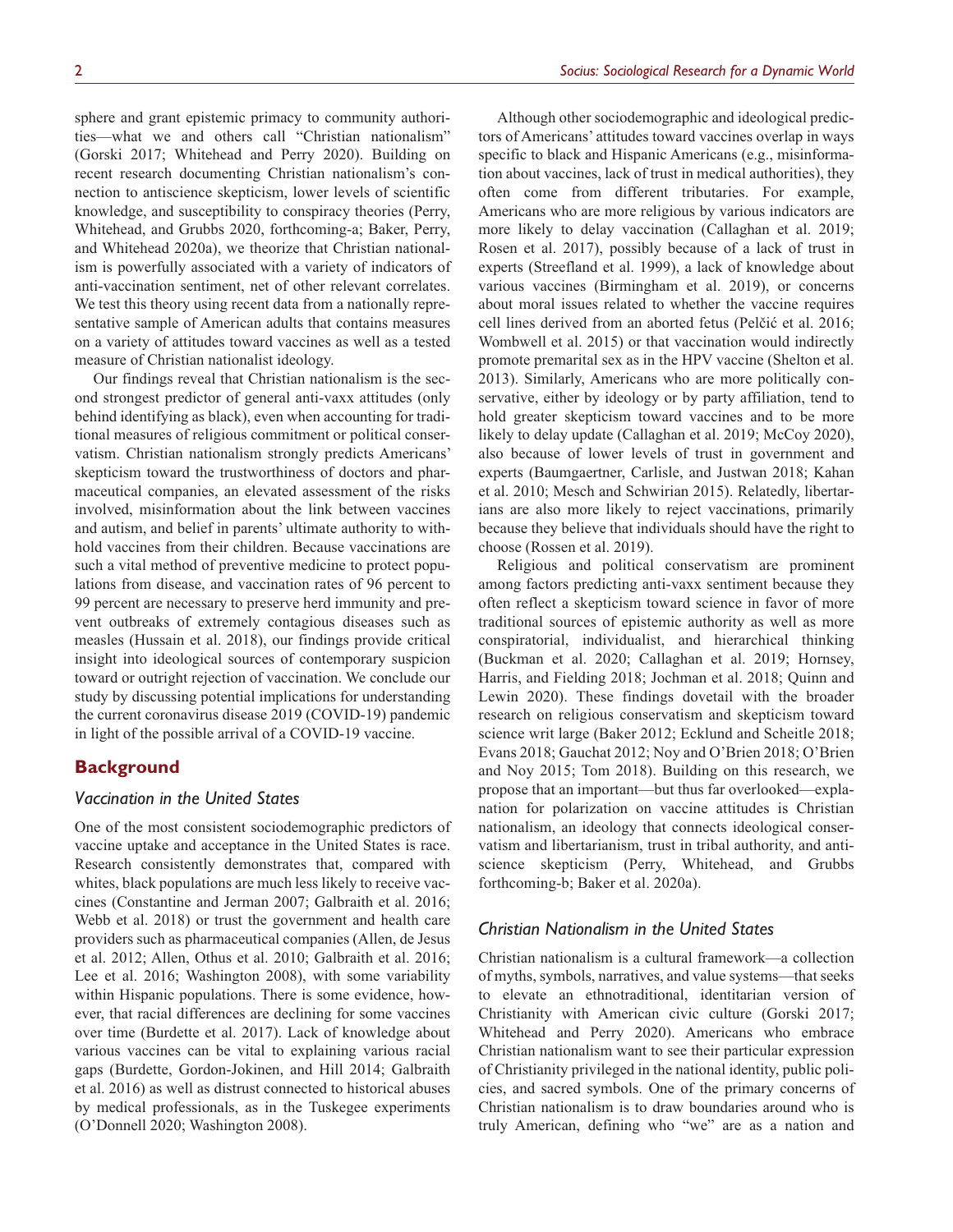defending "our" status privilege over the identified "they."<sup>1</sup> Consequently, the term "Christian" in "Christian nationalism" becomes a dog whistle, including assumptions about nativism, white racial identity, and cultural-political orientation but also implying white supremacy, xenophobia, and masculine-authoritarian control (Davis 2019; McDaniel, Nooruddin, and Shortle 2011; Perry and Whitehead 2015; Perry, Whitehead, and Davis 2019; Perry et al. 2020; Sherkat and Lehman 2018; Shortle and Gaddie 2015; Whitehead and Perry 2019, 2020).<sup>2</sup>

Importantly, recent research also demonstrates that Christian nationalism is not located within any particular religious tradition but has diffused across American culture (Delehanty, Edgell, and Stewart 2019; Whitehead and Perry 2020). Although majorities of white and black Christians be they evangelical, mainline, or Catholic—embrace Christian nationalism to some extent, it is not only localized within those religious institutions. The cultural framework of Christian nationalism is also influential among Americans who rarely attend services, do not affiliate with religious organizations, or worship in non-Christian religions (e.g., Braunstein and Taylor 2017; Stroope et al. forthcoming). The scope of Christian nationalism's influence extends beyond those who are devoutly religious and is critical to consider when examining public opinion on contemporary political attitudes and behaviors.

Beyond the boundary-enforcing elements within Christian nationalism, recent research has also begun to identify both libertarian and populist elements within Christian nationalism, particularly those that are connected with resistance to media recommendations around disease (Perry et al. forthcoming-b), science skepticism (Baker et al. 2020a), and placing trust in strongman leaders (Whitehead, Perry, and Baker 2018). These elements likely connect Christian nationalism to Americans' views on vaccinations.

# *Theorizing Christian Nationalism and Antivaccine Attitudes*

Previous research shows that Christian nationalist ideology is strongly associated with perceiving society in terms of hierarchical relationships directed by a sacralized traditionalism ostensibly connected to Christianity (Whitehead and Perry 2020). Given this commitment to the sacralized order, Christian nationalism is central to explaining Americans' polarized views toward science and scientists. Recent work by Baker et al. (2020a) demonstrates that Christian nationalism is one of the strongest predictors of Americans' belief that scientists are hostile to faith, that creationism should be taught in public schools, and that our country relies too much on science over religion. Because science represents a competing epistemic authority, Americans who embrace Christian nationalism oppose its encroachment on public life, particularly in areas they see as morally consequential. Baker et al. (2020a) showed that their findings support claims that "conflicts about 'science and religion' are primarily issues about status politics" (p. 17; see also Evans 2018). Christian nationalism is a central cultural mechanism linking politics, religion, and opposition to science. Furthermore, Americans who embrace Christian nationalism are much less likely to support federal intervention to solve collective action problems (Perry et al. forthcoming-b; Whitehead, Schnabel et al. 2018). Rather, they believe that only by upholding the "moral" fabric of the country can the United States ensure social and economic stability.

Christian nationalism is also linked to libertarian populist attitudes that might incline Americans to disregard the recommendations of mainstream media and scientists regarding diseases. Perry et al. (forthcoming-b) showed that when they are asked questions about government-mandated lockdown restrictions in response to COVID-19, Christian nationalism is one of the leading predictors that Americans will prioritize individual liberty or the economy rather than protecting the vulnerable. Similarly, preliminary analyses by Perry et al. (2020) showed that Christian nationalism predicted that Americans would be less likely to take precautionary steps to protect others from infection.

Last, Christian nationalism powerfully predicts allegiance to Donald Trump, who promises to defend traditional Christian values (Baker, Perry, and Whitehead 2020b; Whitehead, Perry et al. 2018). Although we could not speak to the direction of the association, Trump has for years promoted anti-vaxx arguments to millions via Twitter (Hornsey et al. 2020; Novella 2015). Trump's skepticism toward vaccines both during the 2016 election and afterward raised serious concerns from medical professionals (Schwartz 2017). And experimental work by Hornsey et al. (2020) showed that Trump voters were more concerned about vaccines than others, more conspiratorial in their thinking, and particularly responsive to Trump's previous anti-vaxx tweets.

<sup>&</sup>lt;sup>1</sup>Whitehead and Perry (2020:28-32) found that "Ambassadors," those Americans who strongly embrace Christian nationalism, are on average 54 years old, are female (55 percent), are white (70 percent), have a high school education (39 percent), live in the South (50 percent), are Evangelical Protestant (55 percent), attend church several times a month (48 percent), and identify as Republican (56 percent).

<sup>&</sup>lt;sup>2</sup>There is clearly important overlap between Americans who subscribe to Christian nationalism and "white nationalists." The latter term is in some ways a more specific category with reference to overt white supremacy and nativism without any explicit reference to the religious beliefs of the person holding those views. Christian nationalism, by comparison, foregrounds "Christianity" as the primary concern, while using religion as a proxy for other markers of group membership, which can also include race, ethnicity, citizenship, and nativity. With regard to racial attitudes, Christian nationalists are more likely to subscribe enthusiastically to "colorblind" forms of racism, whereas white nationalists would be more unapologetic in their prejudice because they would feel less need to cloak it in religious language (see Whitehead and Perry 2020).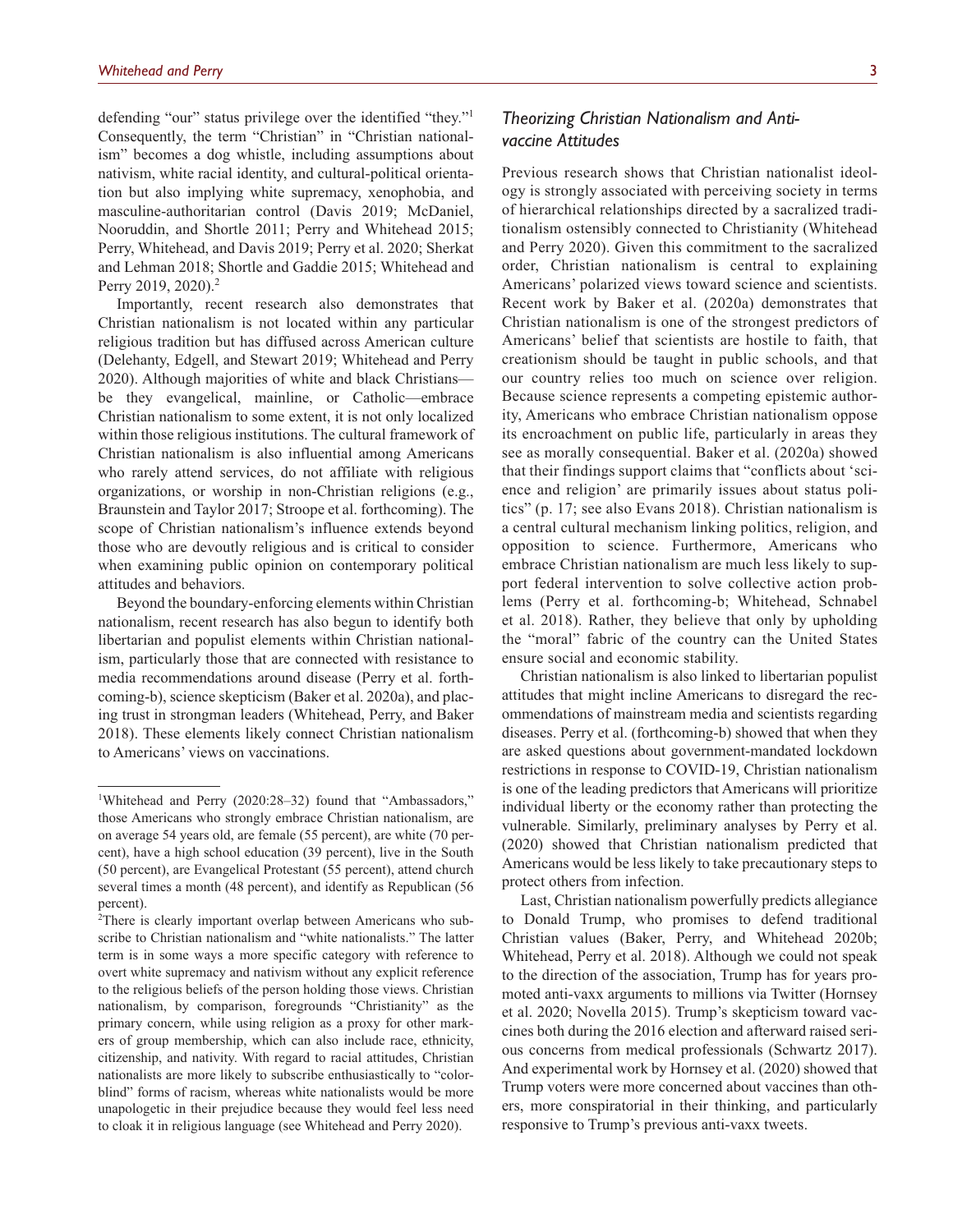Given that Christian nationalism is a powerful predictor of antiscience skepticism connected to its claims for epistemic authority, libertarian populism, and confidence in Trump, we anticipate that Christian nationalist ideology will be powerfully associated with Americans' views on a variety of vaccine-related questions, even after accounting for the traditionally strong influences of race, religion, politics, and other correlates.

## **Data**

To explore this relationship, we analyze nationally representative data from the 2019 wave of the Chapman University Survey of American Fears (CSAF). Collected annually since 2014, the CSAF documents a wide variety of social, political, and psychological fears among the American public (Baker et al. 2020a, 2020b). The surveys were developed through the Earl Babbie Research Center at Chapman University and collected by Social Science Research Solutions (SSRS) using a nationally representative online Probability Panel of participants. Participants in the SSRS Probability Panel are recruited randomly from the SSRS Omnibus survey, which is completed weekly using a dualframe, random-digit-dialing sampling frame. In 2019, the response rate for the typical Omnibus survey was 5 percent, although most Probability Panel participants were recruited in previous years, when response rates were slightly higher (about 7 percent to 8 percent). In all, 2,438 potential respondents from the panel were recruited. Data collection took place from August 7 until August 26, 2019, with a final *n* of 1,219, resulting in an overall cooperation rate of 53 percent. The data and following analyses are weighted to match demographic benchmarks in the U.S. population on the basis of gender, age, education, race/ethnicity, region, and civic engagement. The total margin of error for the estimation of population parameters of the American public was  $\pm$ 3.8 percent. This data source is ideal because it contains extensive measures of Christian nationalism, vaccine ideology, and the necessary political, religious, and sociodemographic controls, a rarity in nationally representative samples of the American public.

#### *Measures*

*Dependent Variables.* The 2019 CSAF asked seven different questions concerning attitudes about vaccines: "Vaccines cause autism," "Negative side-effects from vaccines are very common," "Doctors and drug companies are not honest about the risks from vaccines," "People should have the right to decide whether to vaccinate their children," "Kids today are given too many vaccines," "Vaccines help protect children from serious diseases," and "The benefits of vaccines are greater than the risks." Possible response options included "strongly agree," "agree," "disagree," and "strongly disagree," and stronger disagreement (anti-vaccine sentiment)

equated to higher values. We reverse-coded the final two questions. We then created an overall anti-vaccine scale that ranges from 0 to 21. Each of the measures loaded onto a single factor, with all factor loading scores exceeding .69. The Cronbach's  $\alpha$  coefficient for the scale is .88, suggesting strong internal reliability.

*Independent Variable of Interest.* Although there have been several measures of Christian nationalism (see Whitehead and Perry 2020), with each performing similarly on various topics, our measure is a scale constructed from measures repeatedly asked in surveys such as the Baylor Religion Survey and the Public Discourse and Ethics Survey (Perry et al. 2020, forthcoming-a; Whitehead, Perry et al. 2018). This scale typically includes five level-of-agreement questions using the same statements (with factor loading scores in parentheses): "The federal government should declare the United States a Christian nation" (.66), "The federal government should advocate Christian values" (.83), "The federal government should enforce strict separation of church and state" (reverse coded; .85), "The federal government should allow prayer in public schools" (.77), and "The federal government should allow religious symbols in public spaces" (.85). Each question had Likert-type disagree/agree response options ranging from "strongly disagree" to "strongly agree." Higher scores indicated greater agreement with Christian nationalist ideology. The index ranges from 0 to 15 and had good internal reliability, with a Cronbach's  $\alpha$  coefficient of .86.

*Control Measures.* We include several control measures known to be associated with anti-vaccine attitudes (Buckman et al. 2020; Callaghan et al. 2019; Hornsey et al. 2018; Jochman et al. 2018; McCoy 2020; Quinn and Lewin 2020). Our political control measures include political conservatism  $(1 = "extremely liberal" to 7 = "extremely conservative")$ and political party (Republican [reference category], independent, or Democrat). Our religion control variables include biblical literalism, religious service attendance  $(1 - \text{``never})$ attend" to  $9 =$  "several times a week") and religious tradition. The religious tradition categories include Protestant (reference category), Catholic, other Christian, Jewish, other religion, no religion, atheist, and agnostic. Sociodemographic controls include age (in years), gender (female), married, race/ethnicity (white, black, Hispanic, Asian, and other race), region (Northeast, Midwest, South [reference category], and West), size of place (urban vs. nonurban), education (1 = less than high school to  $7 =$  postgraduate degree), and income (1 = less than \$20,000 to 9 = \$150,000).

## *Plan of Analysis*

Table 1 presents descriptive statistics and bivariate correlations between each covariate and the anti-vaccine scale. Table 2 presents three ordinary least squares (OLS) regression models: the first with sociodemographic covariates only,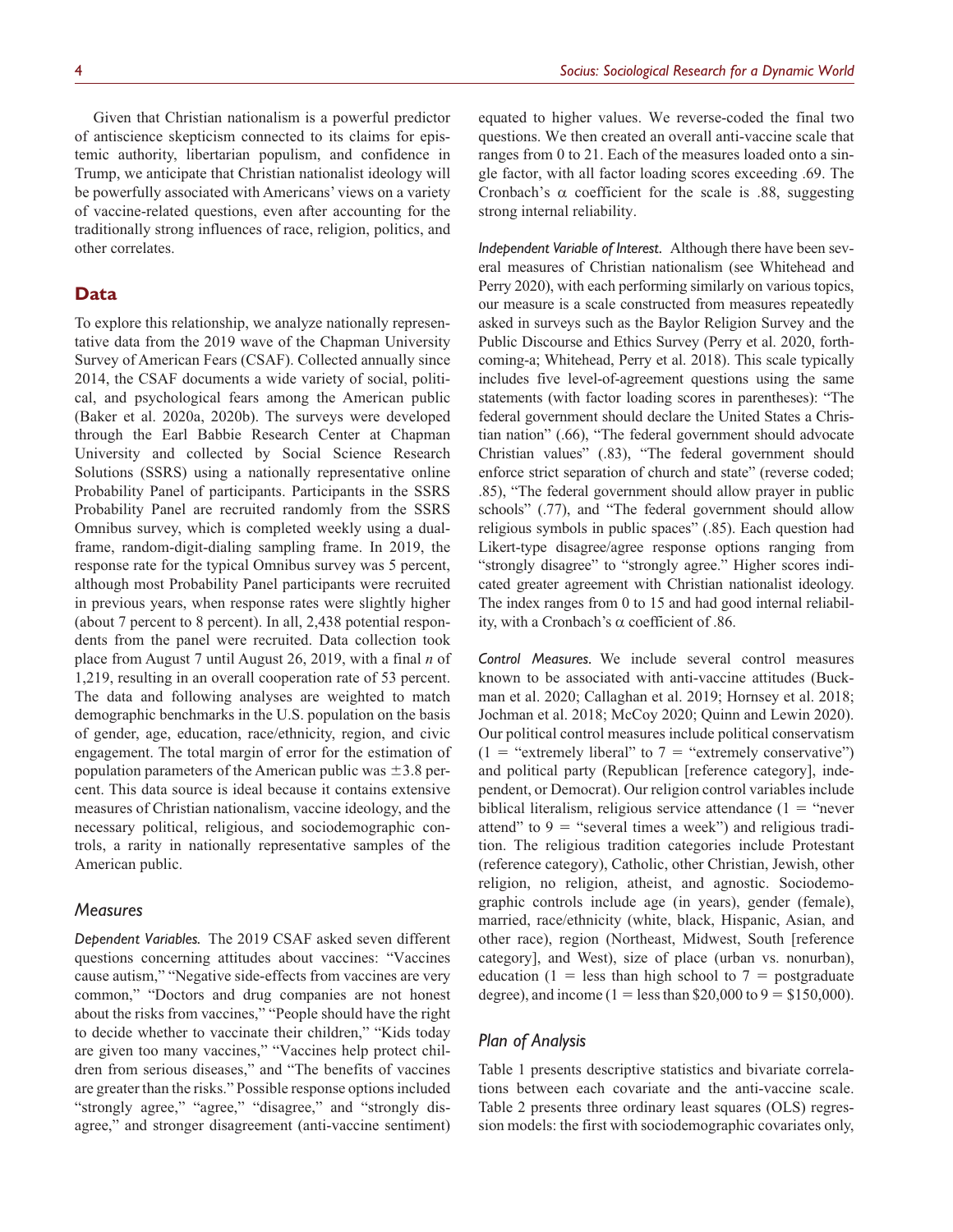#### **Table 1.** Descriptive Statistics.

|                                                           |           | Mean or    | Correlation with         |                    |  |
|-----------------------------------------------------------|-----------|------------|--------------------------|--------------------|--|
|                                                           | Range     | Percentage | SD                       | Anti-vaccine Scale |  |
| Anti-vaccine scale                                        | $0 - 21$  | 6.03       | 4.39                     |                    |  |
| Vaccines cause autism                                     | $ -4$     | 1.61       | .76                      |                    |  |
| Negative side effects are common                          | $I-4$     | 1.98       | .83                      |                    |  |
| Doctors/drug companies not honest about risks             | $I - 4$   | 2.30       | .96                      |                    |  |
| People have right to decide whether to vaccinate children | $ -4$     | 2.22       | .98                      |                    |  |
| Children are given too many vaccines                      | $I-4$     | 1.94       | .86                      |                    |  |
| Disagree vaccines help protect children                   | $I - 4$   | 1.45       | .66                      |                    |  |
| Disagree benefits of vaccines greater than risks          | $ -4$     | 1.54       | .72                      |                    |  |
| Christian nationalism scale                               | $0 - 15$  | 6.85       | 3.82                     | .363***            |  |
| Religion and politics controls                            |           |            |                          |                    |  |
| Political conservatism                                    | $I - 7$   | 4.08       | 1.61                     | .278 ***           |  |
| Republican                                                | $0 - 1$   | 28.24      |                          | $.116***$          |  |
| Independent                                               | $0 - 1$   | 37.50      |                          | $.106***$          |  |
| Democrat                                                  | $0 - 1$   | 34.26      |                          | $-.219***$         |  |
| <b>Biblical literalist</b>                                | $0 - 1$   | 12.76      |                          | .207***            |  |
| Religious service attendance                              | $I-9$     | 3.91       | 2.63                     | $.114***$          |  |
| Protestant                                                | $0 - 1$   | 22.75      |                          | .037               |  |
| Catholic                                                  | $0 - 1$   | 20.85      |                          | $.070*$            |  |
| Other Christian                                           | $0 - 1$   | 4.38       |                          | .076**             |  |
| <b>lewish</b>                                             | $0 - 1$   | .87        |                          | $-.051$            |  |
| Other religion                                            | $0 - 1$   | 15.33      |                          | .043               |  |
| No religion                                               | $0 - 1$   | 15.12      |                          | .094**             |  |
| Atheist                                                   | $0 - 1$   | 8.71       |                          | $-.185***$         |  |
| Agnostic                                                  | $0 - 1$   | 11.98      |                          | $-.159***$         |  |
| Sociodemographic controls                                 |           |            |                          |                    |  |
| Age                                                       | $18 - 99$ | 49.18      | 19.55                    | $*$   80.          |  |
| Female                                                    | $0 - 1$   | 51.77      |                          | .084**             |  |
| Married                                                   | $0 - 1$   | 47.90      |                          | $-.026$            |  |
| White                                                     | $0 - 1$   | 63.31      |                          | $-.153***$         |  |
| <b>Black</b>                                              | $0 - 1$   | 11.7       |                          | .234***            |  |
| Hispanic                                                  | $0 - 1$   | 16.39      |                          | $-.009$            |  |
| Asian                                                     | $0 - 1$   | 4.05       |                          | $-.083**$          |  |
| Other race                                                | $0 - 1$   | 4.53       |                          | .085 **            |  |
| Northeast                                                 | $0 - 1$   | 18.18      |                          | .011               |  |
| Midwest                                                   | $0 - 1$   | 20.44      |                          | $-.036$            |  |
| South                                                     | $0 - 1$   | 37.31      |                          | $.069*$            |  |
| West                                                      | $0 - 1$   | 24.07      |                          | $-.053$            |  |
| Urban                                                     | $0 - 1$   | 35.87      | $\overline{\phantom{0}}$ | .007               |  |
| Education                                                 | $I - 7$   | 3.57       | 1.77                     | $-.233***$         |  |
| Income                                                    | $I-9$     | 4.83       | 2.65                     | $-.169***$         |  |

*Source*: Chapman University Survey of American Fears, 2019.

 $*$ *p* < .05.  $*$ *kp* < .01.  $*$ *kkp* < .001.

the second with all of the religion and politics controls in addition to the sociodemographic controls, and the final full model that includes our measure of Christian nationalism.<sup>3</sup> In Table 3 we show the unstandardized and standardized logistic regression coefficients for the Christian nationalism scale for each of the seven anti-vaccine measures that make up the

anti-vaccine scale.<sup>4</sup> Finally, in Figure 1 we present the mean scores for the anti-vaccine scale for each level of Christian nationalism. We then graph the predicted values for the

<sup>&</sup>lt;sup>3</sup>To assess possible multicollinearity issues, we checked variance inflation factors for the OLS models. No variance inflation factor exceeded 3, well within the generally accepted range.

<sup>4</sup> As a robustness check, we also ran OLS regression analyses using the full set of response categories for each question. The results were substantively identical: Christian nationalism was a significant predictor for the first, second, third, fourth, fifth, and sixth measures. It was the strongest predictor in the sixth model and the second strongest in the first, third, fourth, and fifth models.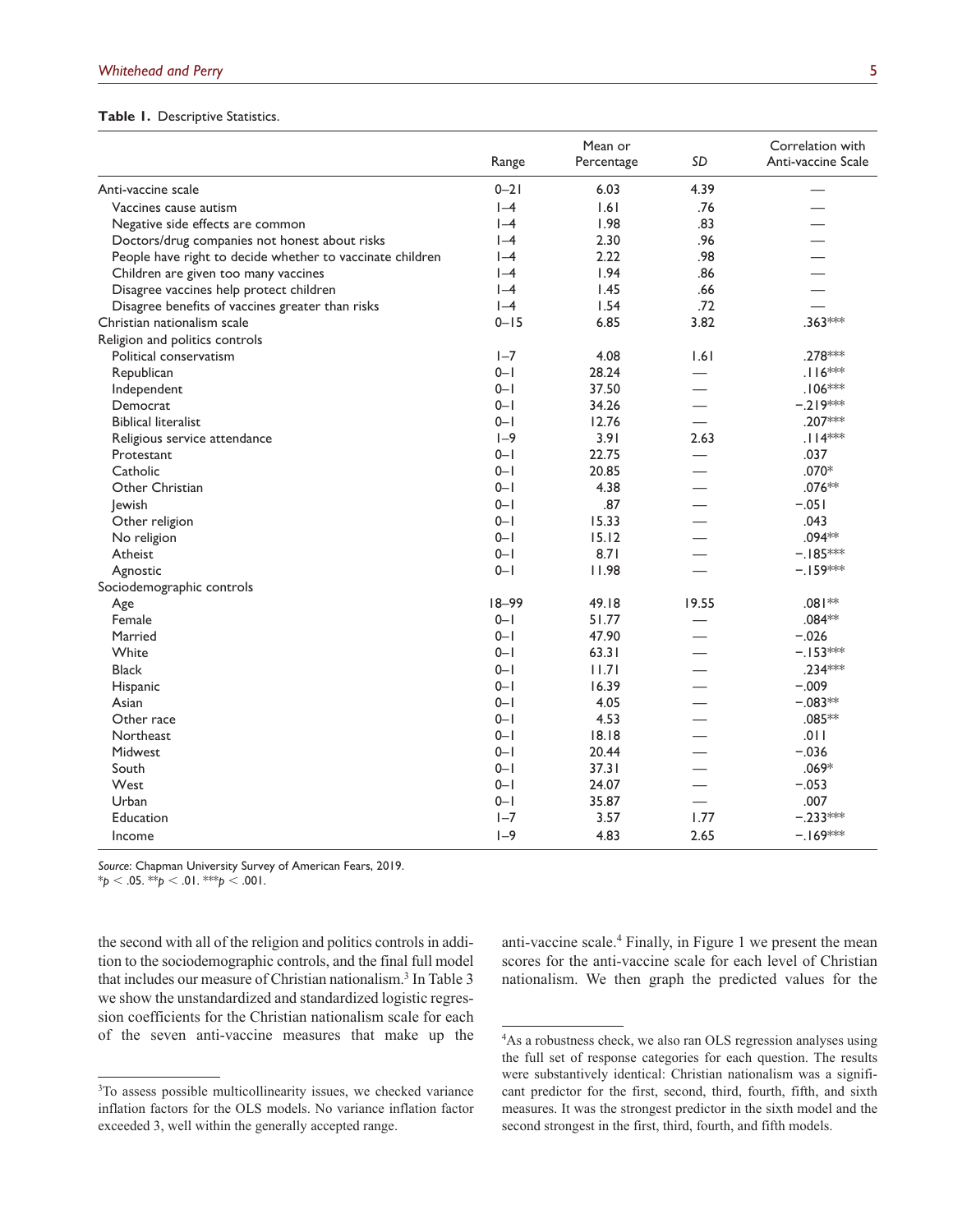|                              | Model I   |           |                               |            | Model 2 |                          | Model 3   |                 |         |
|------------------------------|-----------|-----------|-------------------------------|------------|---------|--------------------------|-----------|-----------------|---------|
|                              | b         | <b>SE</b> | $\beta$                       | b          | SE      | $\beta$                  | b         | SE              | $\beta$ |
| Christian nationalism        |           |           |                               |            |         |                          | .25 ***   | .04             | .22     |
| Religion and politics        |           |           |                               |            |         |                          |           |                 |         |
| Political conservatism       |           |           |                               | .43***     | .10     | .16                      | $.25*$    | $\overline{11}$ | .09     |
| Independent                  |           |           |                               | $-.11$     | .32     |                          | .08       | .32             |         |
| Democrat                     |           |           |                               | $-1.42***$ | .40     | $-.15$                   | $-.98*$   | .40             | $-11$   |
| <b>Biblical literalist</b>   |           |           |                               | $1.24**$   | .38     | .09                      | .73       | .39             |         |
| Religious service attendance |           |           |                               | .03        | .05     | $\overline{\phantom{0}}$ | $-0.01$   | .05             |         |
| Catholic                     |           |           |                               | $1.25***$  | .36     | .11                      | $1.41***$ | .36             | .13     |
| Other Christian              |           |           |                               | $1.60**$   | .59     | .07                      | $1.84**$  | .58             | .09     |
| Jewish                       |           |           |                               | .28        | 1.24    | $\equiv$                 | .89       | 1.23            |         |
| Other religion               |           |           |                               | $.82*$     | .37     | .07                      | $1.02**$  | .37             | .08     |
| No religion                  |           |           | $\overline{\phantom{0}}$      | $1.40***$  | .41     | .11                      | $1.76***$ | .41             | .14     |
| Atheist                      |           |           |                               | $-.32$     | .51     |                          | .49       | .53             |         |
| Agnostic                     |           |           |                               | $-.09$     | .46     |                          | .43       | .46             |         |
| Demographics                 |           |           |                               |            |         |                          |           |                 |         |
| Age                          | $.02*$    | .01       | .07                           | 10.        | .01     |                          | 10.       | .01             |         |
| Female                       | .32       | .24       |                               | $.55*$     | .23     | .06                      | $.47*$    | .23             | .05     |
| Married                      | .39       | .26       | $\overline{\phantom{0}}$      | $-.14$     | .25     |                          | $-.26$    | .25             |         |
| <b>Black</b>                 | $3.52***$ | .39       | .26                           | 3.79***    | .39     | .28                      | $3.62***$ | .39             | .27     |
| Hispanic                     | $1.14**$  | .35       | .10                           | $1.14**$   | .35     | .10                      | $1.12**$  | .34             | .09     |
| Asian                        | $-.08$    | .62       | $\overbrace{\phantom{aaaaa}}$ | .33        | .59     | $\overline{\phantom{0}}$ | .43       | .58             |         |
| Other race                   | $2.25***$ | .57       | .11                           | $2.13***$  | .55     | .10                      | 2.06***   | .54             | .10     |
| Northeast                    | .13       | .34       | $\overline{\phantom{0}}$      | .61        | .33     | $\overline{\phantom{0}}$ | .63       | .33             |         |
| Midwest                      | $-.52$    | .33       |                               | $-.53$     | .31     | $\overline{\phantom{0}}$ | $-.57$    | .31             |         |
| West                         | $-.13$    | .31       | $\overline{\phantom{0}}$      | .13        | .30     | $\overline{\phantom{0}}$ | .22       | .30             |         |
| Urban                        | $-.11$    | .26       |                               | .11        | .24     |                          | .15       | .24             |         |
| Education                    | $-.49***$ | .07       | $-.20$                        | $-.25***$  | .07     | $-.10$                   | $-.21**$  | .07             | $-.09$  |
| Income                       | $-.11*$   | .05       | $-.06$                        | $-.08$     | .05     |                          | $-.05$    | .05             |         |
| Intercept                    | 13.618**  |           |                               | 10.59***   |         |                          | $9.10***$ |                 |         |
| Adjusted $R^2$               | .128      |           |                               | .230       |         |                          | .249      |                 |         |
| n                            | 1,209     |           |                               | 1,206      |         |                          | 1,204     |                 |         |

**Table 2.** Anti-vaccine Attitudes Scale by Christian Nationalism.

*Source*: Chapman University Survey of American Fears, 2019.

*Note*: Republican, Protestant, white, and South serve as reference categories. β = standardized coefficient.

 $*_{p}$  < .05.  $*_{p}$  < .01.  $*_{p}$  < .001.

anti-vaccine scale at each level of Christian nationalism when all other covariates are held to their means.

## **Results**

In Table 1 we see clear evidence that Christian nationalism (*r*  $=$  .363,  $p < .001$ ) is significantly associated with anti-vaccine attitudes. It is the strongest correlation out of all other covariates. It is important to note that the various politics and religion controls are also significantly correlated.

In Table 2, model 1, we see that older adults and black and Hispanic Americans in comparison with whites have much more negative views about vaccines. Americans with higher levels of income and education, however, are less anti-vaccine. Model 2 includes the religion and politics control variables. Political conservatives, biblical literalists, and

(compared with Protestants) Catholics, other Christians, and those with no religion score higher on the anti-vaccine scale. Democrats, compared with Republicans, exhibit much more positive attitudes toward vaccines. The sociodemographic measures remain largely unchanged except that age and income are no longer significantly associated, while women are now significantly more anti-vaccine than men.

Table 2, model 3, represents our full model. Even after accounting for various religious, political, and sociodemographic characteristics, Christian nationalism is significantly and positively associated with anti-vaccine attitudes  $(\beta = .22, p < .001)$  and is the second strongest predictor in the model, following the difference between black and white Americans ( $\beta = .27$ ). Figure 1 graphs the predicted values on the anti-vaccine scale for each value of Christian nationalism. Americans at mean levels of Christian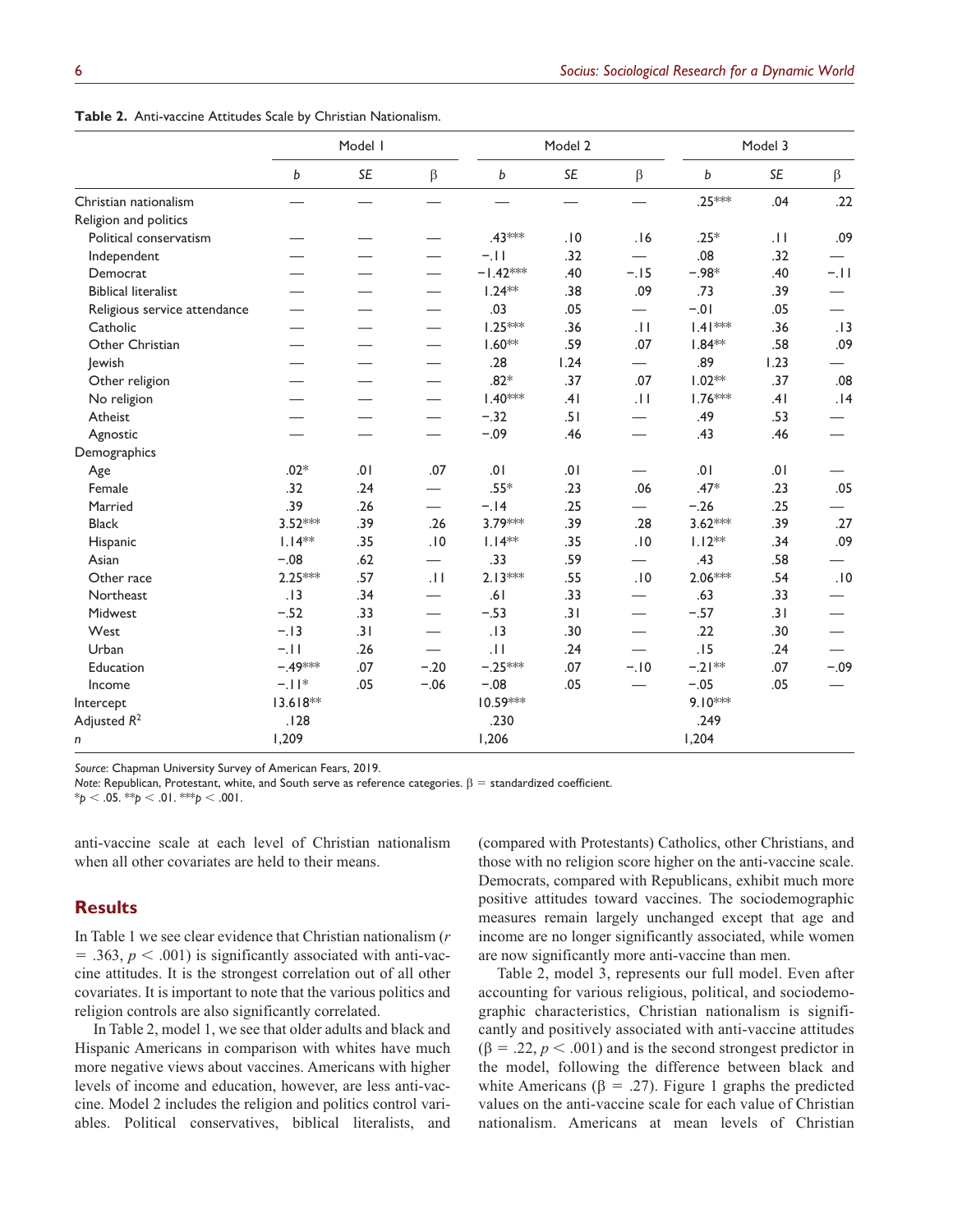|                                                           |          | Christian Nationalism |                            |
|-----------------------------------------------------------|----------|-----------------------|----------------------------|
|                                                           |          |                       | Rank in Model <sup>a</sup> |
| Vaccines cause autism                                     | $.17***$ | .37                   |                            |
| Negative side effects are common                          | .04      |                       |                            |
| Doctors/drug companies not honest about risks             | $10***$  | .21                   |                            |
| People have right to decide whether to vaccinate children | .  ***   | .23                   |                            |
| Children are given too many vaccines                      | .15***   | .31                   |                            |
| Disagree vaccines help protect children                   | $26***$  | .56                   |                            |
| Disagree benefits of vaccines greater than risks          | .03      |                       |                            |

**Table 3.** Christian Nationalism β and Standardized Coefficients for Anti-vaccine Measures.

*Source*: Chapman University Survey of American Fears, 2019.

<sup>a</sup>Rank in model relative to other covariates on the basis of standardized coefficient size.

\*\*\* $p < .001$ .



**Figure 1.** Christian Nationalism and Predicted Values and Mean Scores for Anti-vaccine Attitudes Scale.

*Source*: Chapman University Survey of American Fears, 2019. *Note*: Predicted values shown in Figure 1 are significantly different from one another.

nationalism score almost 2 points higher on the scale (11.46 vs. 9.70) than Americans at the lowest levels of Christian nationalism. Those Americans who embrace Christian nationalism most strongly score 2 points higher (13.47) than Americans at mean levels (11.46) and close to 4 points higher than Americans at the lowest levels  $(9.70)$ .<sup>5</sup> We also find that when including Christian nationalism, the standardized effect for political conservatism is reduced by almost half, and the difference between Democrats and Republicans is reduced by one third. Once we account for Christian nationalism, biblical literalism is no longer significantly associated with anti-vaccine attitudes. The sociodemographic covariates from model 2 maintain similar associations in model 3.

Table 3 shows that Christian nationalism is significantly and positively associated with each of the constituent measures of the anti-vaccine scale, save two.<sup>6</sup> Across the five models in which Christian nationalism is significantly associated with the dependent variable, it is the strongest predictor in three models and the second strongest predictor in the other two models. We share these findings (see full models in Appendix Table 1) to demonstrate that Christian nationalism is consistently one of the most important predictors of antivaccine attitudes, whether we focus on particular views or when combining those views into a scale as we did previously. Similar to the full model predicting the anti-vaccine scale in Table 2, the difference between black and white Americans is consistently the strongest or second strongest predictor of anti-vaccine attitudes. This follows much current research highlighting the importance of race (Freimuth et al. 2017; Jamison et al. 2019). An interaction term between race and Christian nationalism was nonsignificant, indicating that the effect of Christian nationalism is similar across racial/ethnic groups.

# **Discussion and Conclusion**

Using a nationally representative sample of American adults, we demonstrate that Christian nationalism is significantly associated with anti-vaccine attitudes in the United States. Americans who desire to see their particular expression of Christianity privileged in the public sphere are more likely to hold beliefs such as the following: "Vaccines cause autism," "Doctors and drug companies are not honest about the risks of vaccines," "People have the right to decide whether or not to vaccinate their kids," "Kids are given too many vaccines," and "Vaccines do not help protect children from dangerous

<sup>5</sup> Using the margins program in R, we tested whether the predicted values we discuss here are significantly different from one another. They indeed are.

<sup>6</sup> When we maintain the full set of response categories for each antivaccine measure and use OLS regression modeling techniques, the Christian nationalism measures is a significant predictor in six out of the seven models (see note 4).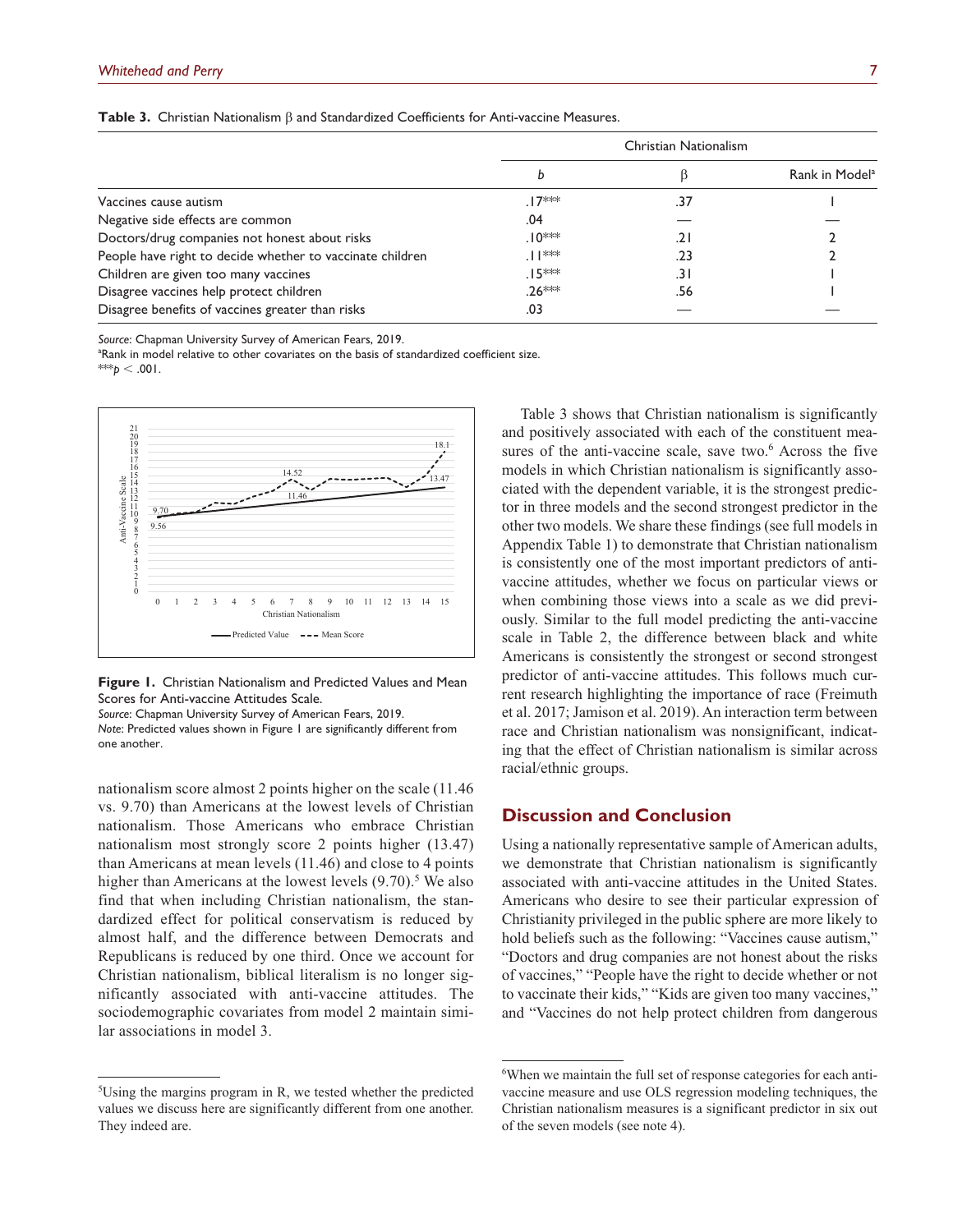diseases." Even when we account for political ideology, religiosity, and a host of sociodemographic measures, Christian nationalism is consistently one of the most important predictors. This finding underscores the importance of culture, particularly "public expressions of religion" (Delehanty et al. 2019), when explaining Americans' actions and beliefs pertaining to vaccination and the medical community.

We propose that Americans who embrace Christian nationalism are anti-vaccine primarily for three reasons. First, they are much more likely to distrust science and scientists, perceiving science as a threat to a traditional epistemic and moral order (Baker et al. 2020a). This tends to be to the detriment of any reliance on institutionalized science or federal intervention to solve collective action problems, including public health crises such as a pandemic (Whitehead, Schnabel et al. 2018). Second, Christian nationalism is also linked to libertarian populist attitudes that incline Americans to ignore the recommendations of scientists and the mainstream media regarding infectious diseases. Recent studies demonstrate that Americans who embrace Christian nationalism routinely prioritize individual liberty and the economy rather than protecting vulnerable populations. Third, Christian nationalism has bound millions of Americans to an avowed defender of Christian cultural and political influence, Donald Trump, who has repeatedly circulated anti-vaxx arguments to millions, which studies show are efficacious in their influence on his followers (Hornsey et al. 2020).

Beyond Christian nationalism, several other findings deserve mention. First, race is consistently an important predictor of anti-vaccine attitudes. The differences between black Americans and whites are the strongest predictor in our full model. The effects of the fraught history of institutionalized medicine, vaccines, and the African American community are still with us today (Washington 2008). It is no accident that whites are more likely to implicitly trust federal institutions that recommend vaccination, whereas black Americans not only trust the government less but also distrust its motives (Freimuth et al. 2017; Jamison et al. 2019; Washington 2008). The differences between Hispanics and whites, as well as those of another race and whites, are also consistently significant. These findings underscore the continuing importance of race when examining vaccine attitudes.

Furthermore, political conservatism and identifying as Republican are associated with anti-vaccine attitudes, even when accounting for Christian nationalism. Prior research shows that similar processes are potentially at work. Political conservatives have over time become more skeptical of science and scientific expertise, especially regarding vaccines (Buckman et al. 2020; Hornsey et al. 2018; Jochman et al. 2018). We also find that Catholics and Americans who do not affiliate with a religious tradition are significantly more likely than Protestants to hold anti-vaccine beliefs even after accounting for Christian

nationalism, religiosity, and politics. Future research must continue to examine the overlap between cultural frameworks, religion, and politics in understanding the racial differences in anti-vaccine attitudes.

As COVID-19 infections continue to surge throughout the United States, many politicians and the Americans they represent look with hope toward a vaccine to end the pandemic. Although the data we use in our analyses cannot speak to COVID-19 vaccine attitudes directly, our findings demonstrate that Christian nationalism, a cultural framework that is broadly influential across the United States (Delehanty et al. 2019; Whitehead and Perry 2020), presents a significant challenge to the possibility of widespread acceptance of a COVID-19 vaccine. As we demonstrate, Americans who embrace Christian nationalism are much more likely to question the efficacy and safety of vaccines, to believe that doctors and drug companies are dishonest about vaccine risks, and to believe that it should be up to individuals to choose whether to vaccinate or not. The implications of these findings are clear: even with the existence of a COVID-19 vaccine in the future, a substantial subset of Americans will likely view it with suspicion and resist receiving it.

Evans and Hargittai (2020) found that broad swaths of the American public—Republicans and independents, conservative Protestants and Catholics, working-class men tend to be less trusting of scientists' ability to understand the spread of COVID-19, to believe that scientists' values are inconsistent with their values, or both. Although they did not examine vaccine attitudes directly, their work underscores the difficulty science might face in garnering widespread acceptance and use of a vaccine. A May 2020 Yahoo News/YouGov coronavirus poll showed that 19 percent of Americans would refuse the coronavirus vaccine and that 26 percent were undecided (Romano 2020). The extant research on Americans' attitudes toward vaccines in general supports these findings, showing that the wide acceptance of a new COVID-19 vaccine is questionable at best (Horne et al. 2015).

Recent research on Americans' COVID-19 behaviors and Christian nationalism clearly illustrates the distrust of science and rejection of its recommendations by those who embrace Christian nationalism. Perry et al. (2020) showed that higher levels of Christian nationalism incline Americans to reject behaviors associated with limiting the spread of COVID-19 (frequent hand washing, wearing masks, limiting social interactions) and increasingly engage in incautious behaviors (eating in restaurants, gathering with 10 or more people). Christian nationalism, as they explain, connects a disregard for scientific expertise with a conception of America as God's chosen people. Consequently, scientists' and health experts' recommendations for behavioral changes to limit the risk for COVID-19 infection are flatly rejected. These findings taken in concert with what we demonstrate above—that embracing Christian nationalism is strongly associated with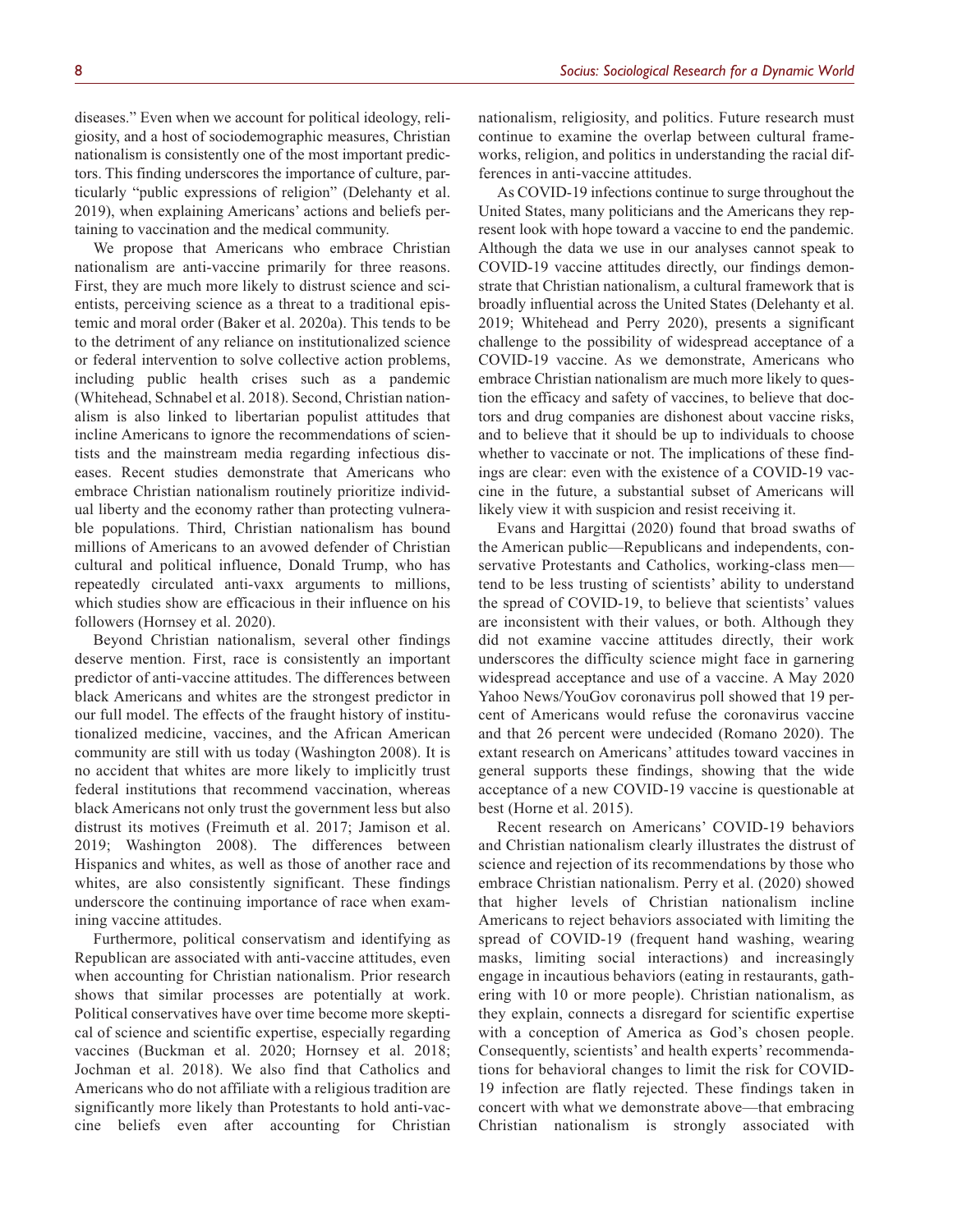anti-vaccine attitudes—underscore the plausibility that many Americans who embrace Christian nationalism will likewise resist receiving a vaccine for COVID-19, just as they were more likely to reject public health recommendations concerning COVID-19.

Again, one clear limitation of our study is that the data were collected before the pandemic, so we were unable to examine attitudes toward a COVID-19 vaccine directly. Although a question about a COVID-19 vaccine would be ideal, the index we use in this study is certainly instructive and provides an important signal regarding how Americans will react if and when a COVID-19 vaccine is made available. We implore researchers currently collecting data to account for Americans' attitudes toward a possible COVID-19 vaccine as well as their views toward Christian nationalism. Given these findings, it is clear that future researchers will need to account for Christian nationalism to explicate Americans' responses to a COVID-19 vaccine.

To conclude, it is likely that Christian nationalist ideology will serve as a significant barrier to a substantial minority of Americans' voluntarily receiving a COVID-19 vaccination, should one become available. This is in combination with Trump's consistent downplaying of the COVID-19 threat (Holden 2020) and research showing that Christian nationalists are already disinclined to follow expert recommendations on distancing and mask wearing (Perry et al. 2020). These various realities could have the negative consequence of delaying herd immunity and prolonging the existential threat of the virus for those living not only in the United States but worldwide. Politicians, policy makers, health care experts, and the general public must acknowledge these barriers in order to plan an effective response.

**Appendix Table 1.** Christian Nationalism and Anti-vaccine Measures.

|                              | Vaccines Cause<br>Autism |                                  | Negative Side<br><b>Effects Are</b><br>Common |                                  | Doctors/Drug<br>Companies Not<br>Honest |                          | Right to Decide<br>to Vaccinate |                          | Children Given<br>Too Many<br>Vaccines |                          | Disagree Vaccines<br>Protect Children |                                  | Disagree Benefits<br>of Vaccines<br>Outweigh Risks |                          |
|------------------------------|--------------------------|----------------------------------|-----------------------------------------------|----------------------------------|-----------------------------------------|--------------------------|---------------------------------|--------------------------|----------------------------------------|--------------------------|---------------------------------------|----------------------------------|----------------------------------------------------|--------------------------|
|                              | $\beta$                  | <b>OR</b>                        | $\beta$                                       | <b>OR</b>                        | β                                       | <b>OR</b>                | $\beta$                         | <b>OR</b>                | $\beta$                                | <b>OR</b>                | β                                     | <b>OR</b>                        | β                                                  | <b>OR</b>                |
| Christian nationalism        | .37***                   | 1.19                             | .08                                           | $\overline{\phantom{0}}$         | $.21***$                                | 1.11                     | $.23***$                        | 1.12                     | $.31***$                               | 1.16                     | .56***                                | 1.30                             | .07                                                |                          |
| Religion and politics        |                          |                                  |                                               |                                  |                                         |                          |                                 |                          |                                        |                          |                                       |                                  |                                                    |                          |
| Political conservatism       | $-.07$                   | $\overline{\phantom{0}}$         | .12 <sup>†</sup>                              | 1.14                             | .02                                     |                          | $.17**$                         | 1.21                     | .07                                    | $\overline{\phantom{0}}$ | $-.01$                                | $\overline{\phantom{0}}$         | .16 <sup>†</sup>                                   | 1.20                     |
| Independent                  | $-.07$                   |                                  | $-.06$                                        | $\overline{\phantom{0}}$         | $-.10*$                                 | .68                      | $.22***$                        | 2.31                     | .06                                    |                          | .16                                   | $\overline{\phantom{0}}$         | $.20*$                                             | 2.15                     |
| Democrat                     | $-.26**$                 | .37                              | $-.14*$                                       | .58                              | $-.17**$                                | .52                      | .05                             |                          | $-.04$                                 |                          | $-.02$                                | $\overline{\phantom{0}}$         | .03                                                |                          |
| <b>Biblical literalist</b>   | $.13*$                   | 1.99                             | .03                                           | $\overline{\phantom{0}}$         | $.12**$                                 | 1.95                     | $-.13**$                        | .50                      | .04                                    |                          | $-.05$                                | $\overline{\phantom{0}}$         | $-.04$                                             |                          |
| Religious service attendance | .09                      | $\overbrace{\phantom{12322111}}$ | $-.04$                                        | $\overline{\phantom{0}}$         | .08 <sup>†</sup>                        | 1.06                     | .04                             |                          | .04                                    | $\overline{\phantom{0}}$ | $-.38***$                             | .77                              | $-.10$                                             |                          |
| Catholic                     | .11                      | $\overline{\phantom{0}}$         | $.21***$                                      | 2.58                             | $.14**$                                 | 1.90                     | $-.05$                          | $\overline{\phantom{0}}$ | .04                                    | —                        | $.30*$                                | 3.78                             | $\pm 1$                                            |                          |
| Other Christian              | $.16**$                  | 3.98                             | $.12**$                                       | 2.86                             | .07 <sub>†</sub>                        | 1.79                     | $-.04$                          | $\overline{\phantom{0}}$ | $.09*$                                 | 2.18                     | $-.02$                                | $\overbrace{\phantom{12322111}}$ | $-.05$                                             |                          |
| lewish                       | .09                      | $\overline{\phantom{0}}$         | $.08*$                                        | 5.23                             | .06                                     |                          | .01                             |                          | .01                                    | $\overline{\phantom{0}}$ | .12                                   | $\overline{\phantom{0}}$         | $-.62$                                             |                          |
| Other religion               | $.21***$                 | 2.86                             | $11*$                                         | 1.74                             | .06                                     | $\overline{\phantom{0}}$ | .01                             |                          | .03                                    | $\overline{\phantom{0}}$ | $.24*$                                | 3.43                             | $\pm 1$                                            |                          |
| No religion                  | .32***                   | 5.07                             | $.18***$                                      | 2.48                             | .19 ***                                 | 2.61                     | .04                             | $\overline{\phantom{m}}$ | .09                                    | $\overline{\phantom{m}}$ | $.22*$                                | 3.05                             | $.18*$                                             | 2.44                     |
| Atheist                      | .17 <sub>†</sub>         | $\overbrace{\phantom{12322111}}$ | $.10+$                                        | 1.93                             | .09 <sub>†</sub>                        | 1.82                     | $-.13*$                         | .43                      | .04                                    | $\overline{\phantom{0}}$ | .15                                   | $\overline{\phantom{0}}$         | $-.01$                                             |                          |
| Agnostic                     | .10                      |                                  | $-.04$                                        |                                  | $.17***$                                | 2.59                     | $-.09+$                         | .59                      | $-.03$                                 | $\overline{\phantom{0}}$ | $-.36$                                |                                  | .03                                                |                          |
| Demographics                 |                          |                                  |                                               |                                  |                                         |                          |                                 |                          |                                        |                          |                                       |                                  |                                                    |                          |
| Age                          | $-.06$                   | $\overline{\phantom{m}}$         | .05                                           | $\overline{\phantom{0}}$         | .05                                     |                          | .02                             | $\overline{\phantom{m}}$ | .00                                    | $\overline{\phantom{0}}$ | $-.31**$                              | .97                              | .09                                                |                          |
| Female                       | .11 <sub>†</sub>         | $\overline{\phantom{m}}$         | .09*                                          | 1.40                             | .04                                     | $\overline{\phantom{0}}$ | $-.03$                          | $\overline{\phantom{0}}$ | .05                                    | $\overline{\phantom{0}}$ | .04                                   | $\overline{\phantom{0}}$         | $-0.01$                                            |                          |
| Married                      | .00                      | $\overline{\phantom{m}}$         | .01                                           | $\overline{\phantom{0}}$         | $-0.01$                                 | $\overline{\phantom{0}}$ | .02                             | $\overline{\phantom{0}}$ | $-.02$                                 | $\overline{\phantom{0}}$ | $-.11$                                | $\overline{\phantom{0}}$         | $-.24***$                                          | .41                      |
| <b>Black</b>                 | .34***                   | 6.79                             | .39***                                        | 9.13                             | .23 ***                                 | 3.63                     | .26***                          | 4.29                     | .27 ***                                | 4.60                     | $.16*$                                | 2.52                             | $.18**$                                            | 2.78                     |
| Hispanic                     | .07                      | $\overline{\phantom{m}}$         | $.14***$                                      | 2.00                             | $.13**$                                 | 1.88                     | .04                             |                          | $ 1*$                                  | 1.72                     | .10                                   | $\overline{\phantom{0}}$         | $-.06$                                             |                          |
| Asian                        | .01                      | $\overline{\phantom{m}}$         | .02                                           | $\overbrace{\phantom{12322111}}$ | .01                                     | $\overline{\phantom{0}}$ | .01                             | $\overline{\phantom{0}}$ | .01                                    | $\overline{\phantom{0}}$ | .12                                   | $\overline{\phantom{0}}$         | .07                                                |                          |
| Other race                   | .05                      | $\overline{\phantom{m}}$         | $.11**$                                       | 2.59                             | .05                                     |                          | $.09*$                          | 2.14                     | .05                                    | $\overline{\phantom{m}}$ | $.16*$                                | 4.11                             | $.15***$                                           | 3.75                     |
| Northeast                    | $.12*$                   | 1.77                             | $.12**$                                       | 1.80                             | .01                                     |                          | .03                             | $\overline{\phantom{m}}$ | $.10*$                                 | 1.62                     | $.22**$                               | 2.81                             | $-.02$                                             |                          |
| Midwest                      | $-.01$                   | $\overline{\phantom{m}}$         | $-.08+$                                       | .70                              | $-.07+$                                 | .74                      | .01                             |                          | $-.09†$                                | .66                      | $-.20+$                               | .40                              | $-.13+$                                            | .55                      |
| West                         | $-.02$                   | $\overline{\phantom{m}}$         | $-.06 +$                                      | .76                              | .02                                     |                          | .02                             |                          | $.12*$                                 | 1.65                     | $-.14$                                | $\overline{\phantom{0}}$         | $-.05$                                             | $\overline{\phantom{0}}$ |
| Urban                        | .01                      | $\overline{\phantom{m}}$         | $-.01$                                        |                                  | $-.03$                                  |                          | $-.03$                          |                          | .03                                    |                          | $.27**$                               | 2.74                             | .03                                                |                          |
| Education                    | $-.08$                   |                                  | $-.18$                                        | $\overbrace{\phantom{1232211}}$  | $-.09*$                                 | .91                      | $-.08 +$                        | .92                      | .01                                    | $\overline{\phantom{0}}$ | $-.11$                                |                                  | .03                                                |                          |
| Income                       | .08                      | $\overline{\phantom{0}}$         | $-01**$                                       | 1.00                             | $-.06$                                  | $\overline{\phantom{0}}$ | $-.05$                          | $\overline{\phantom{0}}$ | .06                                    | $\overline{\phantom{0}}$ | .09                                   | $\overline{\phantom{0}}$         | $-.06$                                             |                          |
| Intercept                    | $-4.37***$               |                                  | $-2.46***$                                    |                                  | $-1.57**$                               |                          | $-2.28***$                      |                          | $-3.98***$                             |                          | $-4.44***$                            |                                  | $-3.94***$                                         |                          |
| PRE                          | .178                     |                                  | .156                                          |                                  | .110                                    |                          | 4                               |                          | .111                                   |                          | .262                                  |                                  | .131                                               |                          |
| n                            | 1.206                    |                                  | 1,206                                         |                                  | 1.206                                   |                          | 1,206                           |                          | 1,206                                  |                          | 1.205                                 |                                  | 1,205                                              |                          |

*Source*: Chapman University Survey of American Fears, 2019.

*Note*: Republican, Protestant, white, and South serve as reference categories. β = standardized coefficient; OR = odds ratio.

† *p* < .10; \**p* < .05. \*\**p* < .01. \*\*\**p* < .001.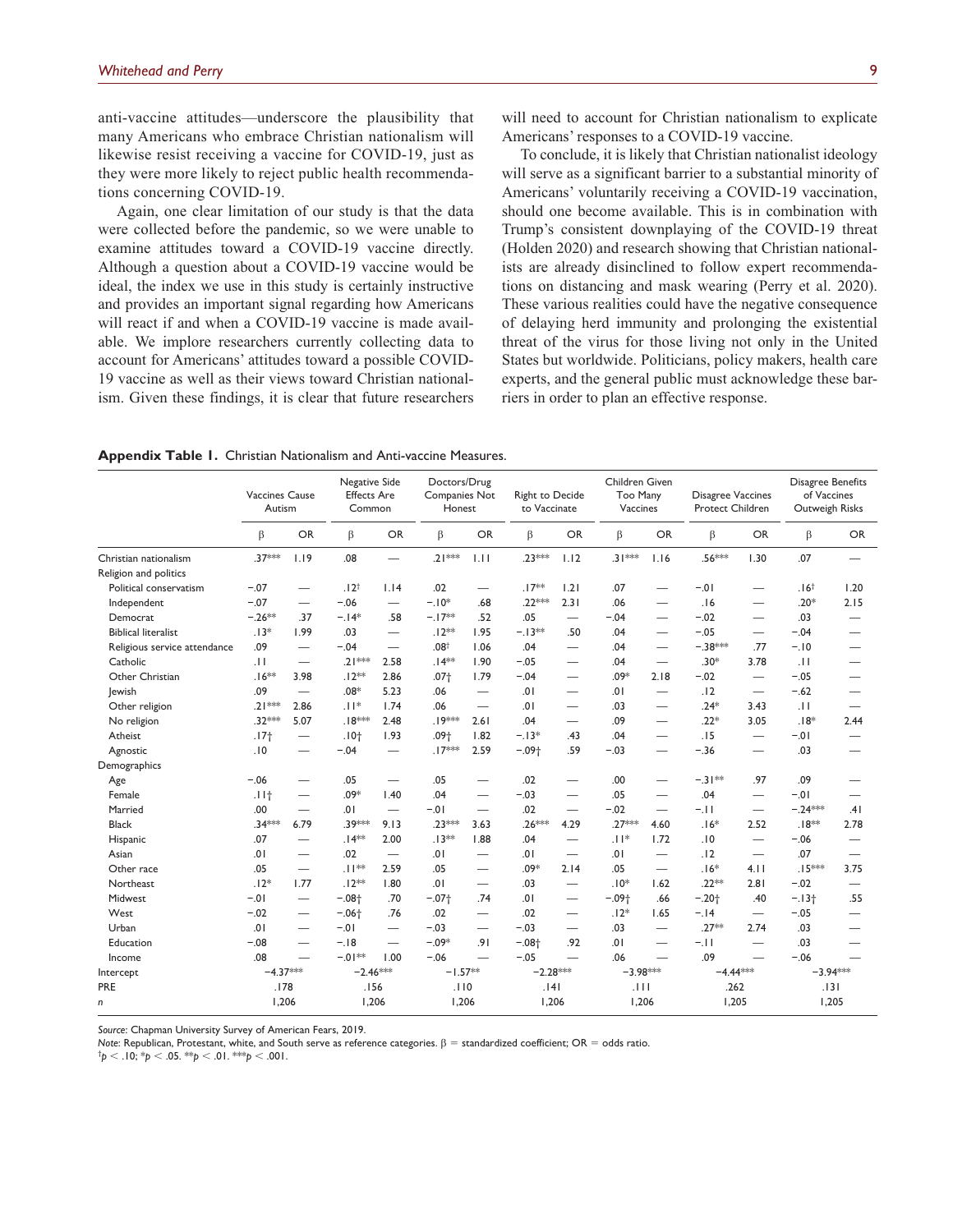#### **ORCID iDs**

Andrew L. Whitehead **D** <https://orcid.org/0000-0001-6587-0996> Samuel L. Perry **b** <https://orcid.org/0000-0002-6398-636X>

#### **References**

- Allen, Jennifer D., Maria de Jesus, Dana Mars, Larua Tom, Lindsay Cloutier, and Rachel C. Shelton. 2012. "Decision-Making about the HPV Vaccine among Ethnically Diverse Parents: Implications for Health Communications." *Journal of Oncology* 2012;2012:401979.
- Allen, Jennifer D., Megan K. D. Othus, Rachel C. Shelton, Yi Li, Nancy Norman, Laura Tom, and Marcela G. del Carmen. 2010. "Parental Decision Making about the HPV Vaccine." *Cancer Epidemiology, Biomarkers & Prevention* 19(9):2187–98.
- Baker, Joseph O. 2012. "Public Perceptions of Incompatibility between 'Science and Religion.'" *Public Understanding of Science* 21(3):340–53.
- Baker, Joseph O., Samuel L. Perry, and Andrew L. Whitehead. 2020a. "Crusading for Moral Authority: Christian Nationalism and Opposition to Science." *Sociological Forum* 35(3):587–607.
- Baker, Joseph O., Samuel L. Perry, and Andrew L. Whitehead. 2020b. "Keep America Christian (and White): Christian Nationalism, Fear of Ethnoracial Outsiders, and Intention to Vote for Donald Trump in the 2020 Presidential Election." *Sociology of Religion* 81(3):272–93.
- Baumgaertner, Bert, Juliet E. Carlisle, and Florian Justwan. 2018. "The Influence of Political Ideology and Trust on Willingness to Vaccinate." *PLoS ONE* 13(1):e01191728.
- Birmingham, Wendy C., Janelle L.B. Macintosh, Allison A. Vaughn, and Tyler C. Graff. 2019. "Strength of Belief: Religious Commitment, Knowledge, and HPV Vaccination Adherence." *Psycho-oncology* 28(6):1227–33.
- Braunstein, Ruth, and Malaena Taylor. 2017. "Is the Tea Party a 'Religious' Movement? Religiosity in the Tea Party versus the Religious Right." *Sociology of Religion* 78(1):33–59.
- Buckman, Cierra, Indran C. Liu, Lindsay Cortright, Dmitry Tumin, and Salma Syed. 2020. "The Influence of Local Political Trends on Childhood Vaccine Completion in North Carolina." *Social Science & Medicine* 260:113187.
- Burdette, Amy M., Hanna Gordon-Jokinen, and Terrence D. Hill. 2014. "Social Determinants of HPV Vaccination Delay Rationales: Evidence from the 2011 National Immunization Survey–Teen." *Preventive Medicine Reports* 1:21–26.
- Burdette, Amy M., Noah S. Webb, Terrence D. Hill, and Hanna Jokinen-Gordon. 2017. "Race-Specific Trends in HPV Vaccinations and Provider Recommendations: Persistent Disparities or Social Progress?" *Public Health* 142:167–76.
- Callaghan, Timothy, Matthew Motta, Steven Sylvester, Kristin Lunz Trujillo, and Christine Crudo Blackburn. 2019. "Parent Psychology and the Decision to Delay Childhood Vaccination." *Social Science & Medicine* 238:112407.
- CDC (Centers for Disease Control and Prevention). 2020. "Measles Cases and Outbreaks." Retrieved September 28, 2020. [https://](https://www.cdc.gov/measles/cases-outbreaks.html) [www.cdc.gov/measles/cases-outbreaks.html](https://www.cdc.gov/measles/cases-outbreaks.html).
- Constantine, Norman A., and Petra Jerman. 2007. "Acceptance of Human Papillomavirus Vaccination among Californian Parents

of Daughters: A Representative Statewide Analysis." *Journal of Adolescent Health* 40(2):108–15.

- Davis, Joshua T. 2019. "Funding God's Policies, Defending Whiteness: Christian Nationalism and Whites' Attitudes towards Racially-Coded Government Spending." *Ethnic and Racial Studies* 42(12):2123–42.
- Delehanty, Jack, Penny Edgell, and Evan Stewart. 2019. "Christian America? Secularized Evangelical Discourse and the Boundaries of National Belonging." *Social Forces* 97(3):1283–1306.
- Ecklund, Elaine H., and Christopher P. Scheitle. 2018. *Religion vs. Science: What Religious People Really Think*. New York: Oxford University Press.
- Evans, John H. 2018. *Morals, Not Knowledge: Recasting the Contemporary U.S. Conflict between Science and Religion*. Berkeley: University of California Press.
- Evans, John H., and Eszter Hargittai. 2020. "Who Doesn't Trust Fauci? The Public's Belief in the Expertise and Shared Values of Scientists in the COVID-19 Pandemic." *Socius* 6. Retrieved November 21, 2020. [https://journals.sagepub.com/doi/full/10](https://journals.sagepub.com/doi/full/10.1177/2378023120947337) [.1177/2378023120947337](https://journals.sagepub.com/doi/full/10.1177/2378023120947337).
- Freimuth, Vicki S., Amelia M. Jamison, Ji An, Gregory R. Hancock, and Sandra Crouse Quinn. 2017. "Determinants of Trust in the Flu Vaccine for African Americans and Whites." *Social Science & Medicine* 193:70–79.
- Galbraith, Kayoll V., Julia Lechuga, Coretta M. Jenerette, Angelo D. Moore, Mary H. Palmer, and Jill B. Hamilton. 2016. "Parental Acceptance and Uptake of the HPV Vaccine among African-Americans and Latinos in the United States: A Literature Review." *Social Science & Medicine* 159:116–26.
- Gauchat, Gordon. 2012. "Politicization of Science in the Public Sphere: A Study of Public Trust in the United States, 1974 to 2010." *American Sociological Review* 77(2):167–87.
- Gorski, Philip N. 2017. "Why Evangelicals Voted for Trump: A Critical Cultural Sociology." *American Journal of Cultural Sociology* 5(3):338–54.
- Hefferon, Meg, and Cary Funk. 2020. "More Americans Now See 'Very High' Preventative Health Benefits from Measles Vaccine." Pew Research Center. Retrieved October 1, 2020. [https://www.pewresearch.org/fact-tank/2020/01/07/more](https://www.pewresearch.org/fact-tank/2020/01/07/more-americans-now-see-very-high-preventive-health-benefits-from-measles-vaccine/)[americans-now-see-very-high-preventive-health-benefits](https://www.pewresearch.org/fact-tank/2020/01/07/more-americans-now-see-very-high-preventive-health-benefits-from-measles-vaccine/)[from-measles-vaccine/](https://www.pewresearch.org/fact-tank/2020/01/07/more-americans-now-see-very-high-preventive-health-benefits-from-measles-vaccine/).
- Holden, Emily. 2020. "US Scientists Rebuke Trump over Coronavirus Response and Other Affronts." *The Guardian*. Retrieved July 21, 2020. [https://www.theguardian.com/us](https://www.theguardian.com/us-news/2020/jul/20/national-academy-sciences-donald-trump-coronavirus-response)[news/2020/jul/20/national-academy-sciences-donald-trump](https://www.theguardian.com/us-news/2020/jul/20/national-academy-sciences-donald-trump-coronavirus-response)[coronavirus-response](https://www.theguardian.com/us-news/2020/jul/20/national-academy-sciences-donald-trump-coronavirus-response).
- Horne, Zachary, Derek Powell, John E. Hummel, and Keith J. Holyoak. 2015. "Countering Antivaccination Attitudes." *Proceedings of the National Academy of Sciences* 112(33):10321–24.
- Hornsey, Matthew J., Matthew Finlayson, Gabrielle Chatwood, and Christopher T. Begeny. 2020. "Donald Trump and Vaccination: The Effect of Political Identity, Conspiracist Ideation and Presidential Tweets on Vaccine Hesitancy." *Journal of Experimental Social Psychology* 88:103947.
- Hornsey, Matthew J., Emily Harris, and Kelly S. Fielding. 2018. "The Psychological Roots of Anti-vaccine Attitudes: A 24-Nation Investigation." *Health Psychology* 37(4):307–15.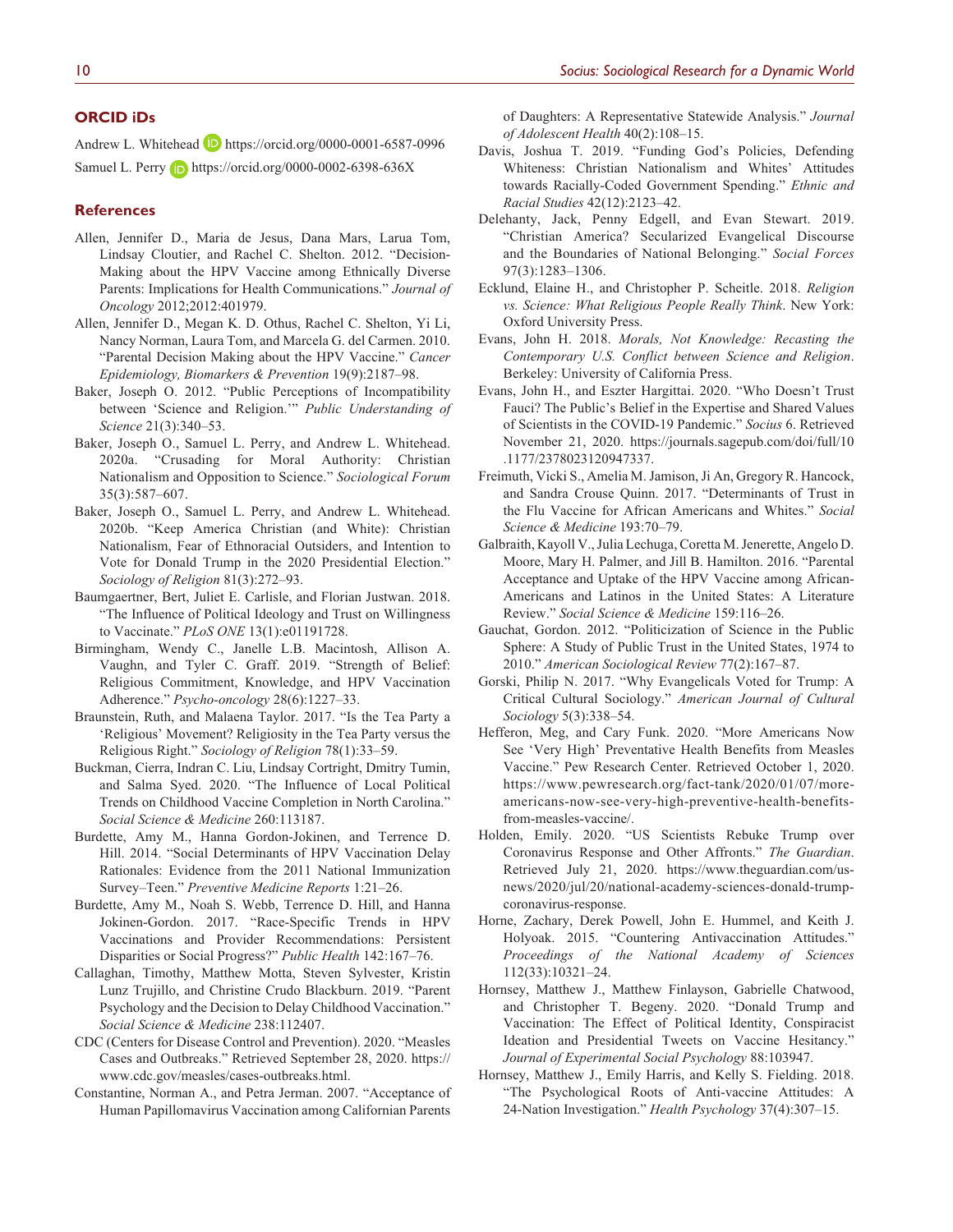- Hussain, Azhar, Syed Ali, Madiha Ahmed, and Sheharyar Hussain. 2018. "The Anti-vaccination Movement: A Regression in Modern Medicine." *Cureus* 10(7):e2919
- Jamison, Amelia M., Sandra Crouse Quinn, and Vicki S. Freimuth. 2019. "'You Don't Trust a Government Vaccine': Narratives of Institutional Trust and Influenza Vaccination among African American and White Adults." *Social Science & Medicine* 221:87–94.
- Jochman, Joseph C., Alexis Swendener, Julia McQuillan, and Luke Novack. 2018. "Are Biological Science Knowledge, Interests, and Science Identity Framed by Religious and Political Perspectives in the United States?" *Sociological Quarterly* 59(4):584–602.
- Kahan, Dan M., Donald Braman, Geoffrey L. Cohen, John Gastil, and Paul Slovic. 2010. "Who Fears the HPV Vaccine, Who Doesn't, and Why? An Experimental Study of the Mechanisms of Cultural Cognition." *Law and Human Behavior* 34:501–16.
- Kennedy, Brian. 2017. "Majorities in All Major Religious Groups Support Requiring Childhood Vaccinations." Pew Research Center. Retrieved October 1, 2020. [https://www.pewresearch.](https://www.pewresearch.org/fact-tank/2017/02/07/majorities-in-all-major-religious-groups-support-requiring-childhood-vaccination/) [org/fact-tank/2017/02/07/majorities-in-all-major-religious](https://www.pewresearch.org/fact-tank/2017/02/07/majorities-in-all-major-religious-groups-support-requiring-childhood-vaccination/)[groups-support-requiring-childhood-vaccination/](https://www.pewresearch.org/fact-tank/2017/02/07/majorities-in-all-major-religious-groups-support-requiring-childhood-vaccination/).
- Lee, Charlotte, Kathryn Whetten, Saad Omer, William Pan, and Daniel Salmon. 2016. "Hurdles to Herd Immunity: Distrust of Government and Vaccine Refusal in the US, 2002–2003." *Vaccine* 34(34):3972–78.
- McCoy, Charles Allan. 2020. "The Social Characteristics of Americans Opposed to Vaccination: Beliefs about Vaccine Safety versus Views of U.S. Vaccination Policy." *Critical Public Health* 30(1):4–15.
- McDaniel, Eric Leon, Irfan Nooruddin, and Allyson Faith Shortle. 2011. "Divine Boundaries: How Religion Shapes Citizens' Attitudes toward Immigrants." *American Politics Research* 39(1):205–33.
- Mesch, Gustavo S., and Kent P. Schwirian. 2015. "Confidence in Government and Vaccination Willingness in the USA." *Health Promotion International* 30(2):213–21.
- Novella, Steven. 2015. "Trump on Vaccines." *Neurologica*. Retrieved July 22, 2020. [https://theness.com/neurologicablog/](https://theness.com/neurologicablog/index.php/trump-on-vaccines/) [index.php/trump-on-vaccines/](https://theness.com/neurologicablog/index.php/trump-on-vaccines/).
- Noy, Shiri, and Timothy L. O'Brien. 2018. "An Intersectional Analysis of Perspectives on Science and Religion in the United States." *Sociological Quarterly* 59(1):40–61.
- O'Brien, Timothy, and Shiri Noy. 2015. "Traditional, Modern, and Post-secular Perspectives on Science and Religion in the United States." *American Sociological Review* 80(1):92– 115.
- O'Donnell, Kelly. 2020. "The Case against the Doctors: Gender, Authority, and Critical Science Writing in the 1960s." *Journal of the History of Medicine and Allied Sciences* 75(4):429–47.
- Pelčić, Gordana, Silvana Karacic, Galina Mikirtichan, Olga I. Kubar, Frank J. Leavitt, Michael Cheng-tek Tai, Naoki Morishita, et al. 2016. "Religious Exception for Vaccination or Religious Excuses for Avoiding Vaccination." *Croatian Medical Journal* 57(5):516–21.
- Perry, Samuel L., and Andrew L. Whitehead. 2015. "Christian Nationalism and White Racial Boundaries: Examining Whites' Opposition to Interracial Marriage." *Ethnic and Racial Studies* 38(10):1671–89.
- Perry, Samuel L., Andrew L. Whitehead, and Joshua T. Davis. 2019. "God's Country in Black and Blue: How Christian Nationalism Shapes Americans' Views about Police (Mis)treatment of Blacks." *Sociology of Race and Ethnicity* 5(1):130–46.
- Perry, Samuel L., Andrew L. Whitehead, and Joshua B. Grubbs. 2020. "Culture Wars and COVID-19 Conduct: Christian Nationalism, Religiosity, and Americans' Behavior during the Coronavirus Pandemic." *Journal for the Scientific Study of Religion* 59(3):405–16.
- Perry, Samuel L., Andrew L. Whitehead, and Joshua B. Grubbs. Forthcoming-a. "Prejudice and Pandemic in the Promised Land: How White Christian Nationalism Shapes Americans' Racist and Xenophobic Views of COVID-19." *Ethnic and Racial Studies*.
- Perry, Samuel L., Andrew L. Whitehead, and Joshua B. Grubbs. Forthcoming-b. "Save the Economy, Liberty, and Yourself: Christian Nationalism and Americans' Views on Government COVID-19 Restrictions." *Sociology of Religion*.
- Pew Research Center. 2017. "Vast Majority of Americans Say Benefits of Childhood Vaccines Outweigh Risks." Retrieved October 1, 2020. [https://www.pewresearch.org/sci](https://www.pewresearch.org/science/2017/02/02/vast-majority-of-americans-say-benefits-of-childhood-vaccines-outweigh-risks/)[ence/2017/02/02/vast-majority-of-americans-say-benefits-of](https://www.pewresearch.org/science/2017/02/02/vast-majority-of-americans-say-benefits-of-childhood-vaccines-outweigh-risks/)[childhood-vaccines-outweigh-risks/](https://www.pewresearch.org/science/2017/02/02/vast-majority-of-americans-say-benefits-of-childhood-vaccines-outweigh-risks/).
- Quinn, Deirdre A., and Amy Lewin. 2020. "Family Factors Associated with Emerging Adults' Human Papillomavirus Vaccine Behavior." *Journal of American College Health* 68(5):528–35.
- Romano, Andrew. 2020. "New Yahoo News/YouGov Coronavirus Poll: Almost 1 in 5 Say They Won't Get Vaccinated." Yahoo News. Retrieved July 21, 2020. [https://news.yahoo.com/new](https://news.yahoo.com/new-yahoo-news-you-gov-coronavirus-poll-almost-one-in-five-say-they-wont-get-vaccinated-143852222.html)[yahoo-news-you-gov-coronavirus-poll-almost-one-in-five](https://news.yahoo.com/new-yahoo-news-you-gov-coronavirus-poll-almost-one-in-five-say-they-wont-get-vaccinated-143852222.html)[say-they-wont-get-vaccinated-143852222.html.](https://news.yahoo.com/new-yahoo-news-you-gov-coronavirus-poll-almost-one-in-five-say-they-wont-get-vaccinated-143852222.html)
- Rosen, Brittany L., Erika L. Thompson, Kelly L. Wilson, and Matthew Lee. 2017. "Do Political and Religious Affiliations Impact HPV Vaccine Mandate Support?" *Health Behavior and Policy Review* 4(5):472–83.
- Rossen, Isabel, Mark J. Hurlstone, Patrick D. Dunlop, and Carmen Lawrence. 2019. "Accepters, Fence Sitters, or Rejecters: Moral Profiles of Vaccine Attitudes." *Social Science & Medicine* 224:23–27.
- Schwartz, Jason L. 2017. "Vaccines and the Trump Administration— Reasons for Optimism and Uncertainty." *American Journal of Public Health* 107(12):1892–93.
- Shelton, Rachel C., Anna C. Snavely, Maria de Jesus, Megan D. Othus, and Jennifer D. Allen. 2013. "HPV Vaccine Decision-Making and Acceptance: Does Religion Play a Role?" *Journal of Religion and Health* 52(4):1120–30.
- Sherkat, Darren E., and Derek Lehman. 2018. "Bad Samaritans: Religion and Anti-immigrant and Anti-Muslim Sentiment in the United States." *Social Science Quarterly* 99(5):1791– 1804.
- Shortle, Allyson, and Ronald Keith Gaddie. 2015. "Religious Nationalism and Perceptions of Muslim and Islam." *Politics & Religion* 8(3):435–57.
- Streefland, Pieter, Ahmed Mushtaque R. Chowdhury, and Pilar Ramos-Jimenez. 1999. "Patterns of Vaccination Acceptance." *Social Science & Medicine* 49(12):1705–16.
- Stroope, Samuel, Paul Froese, Heather Rackin, and Jack Delehanty. Forthcoming. "Unchurched Christian Nationalism and the 2016 U.S. Presidential Election." *Sociological Forum*.